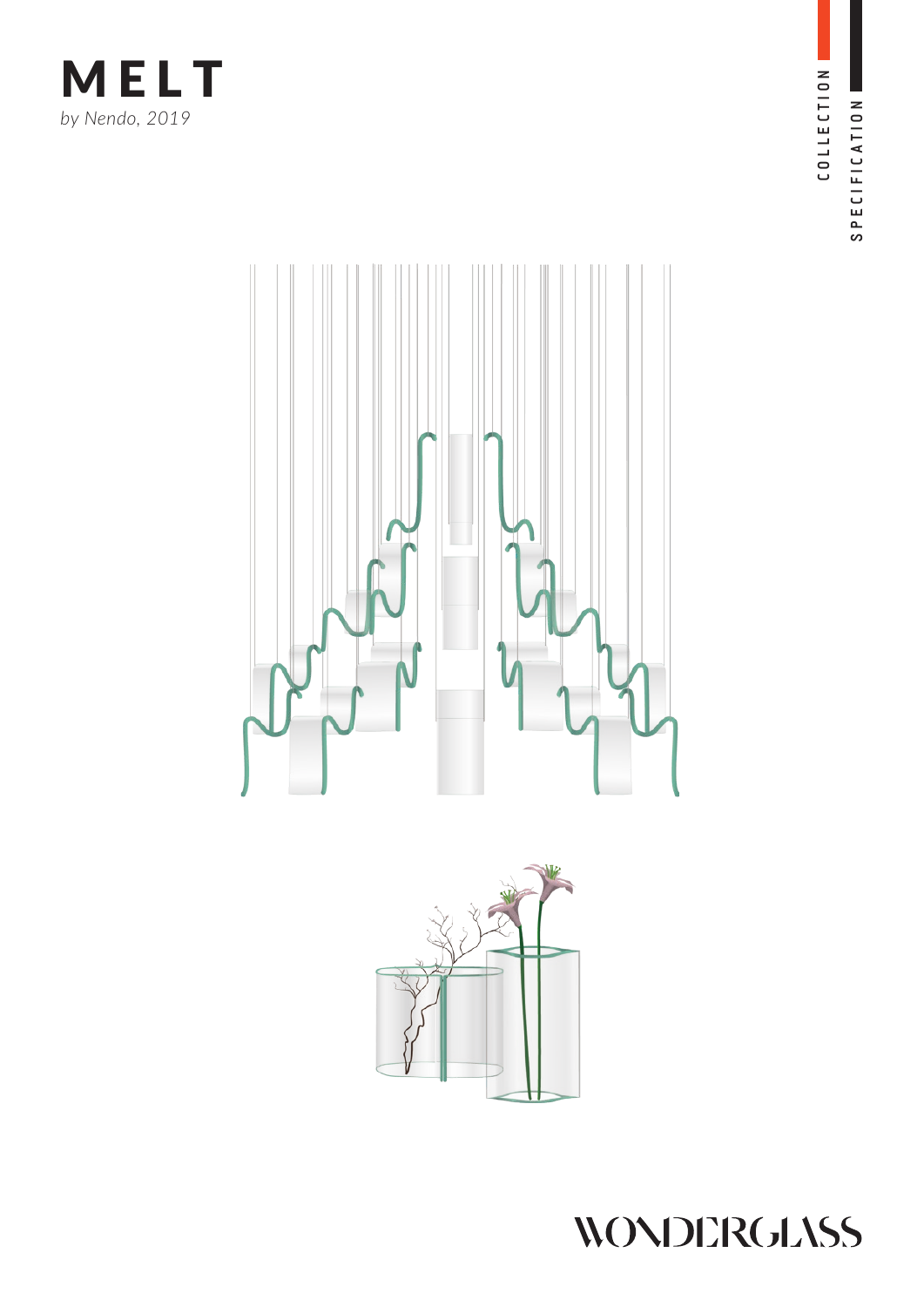*by nendo*

Melt is inspired by the supple quality of glass when heated during the manufacturing process. The gently curved sections are made from large slabs of cast glass which are laid over curved moulds by expert glassmakers whilst still pliant. This allows the glass to slowly sink or stretch to create a beautiful arch.

## MATERIALS

Handmade Cast Glass

## DIMENSIONS

Side table low | W 500 x D 350 x H 370 MM Vase A | W 420 x D 190 x H 150 MM Vase B | W 440 x D 320 x H 350 MM Vase C | W 350 x D 240 x H 550 MM Vase D | W 550 x D 285 x H 420 MM Chandelier | W 2437 x D 2437 x H 2016 MM









wonderglass.com Bespoke solutions also available **COLOURS** 

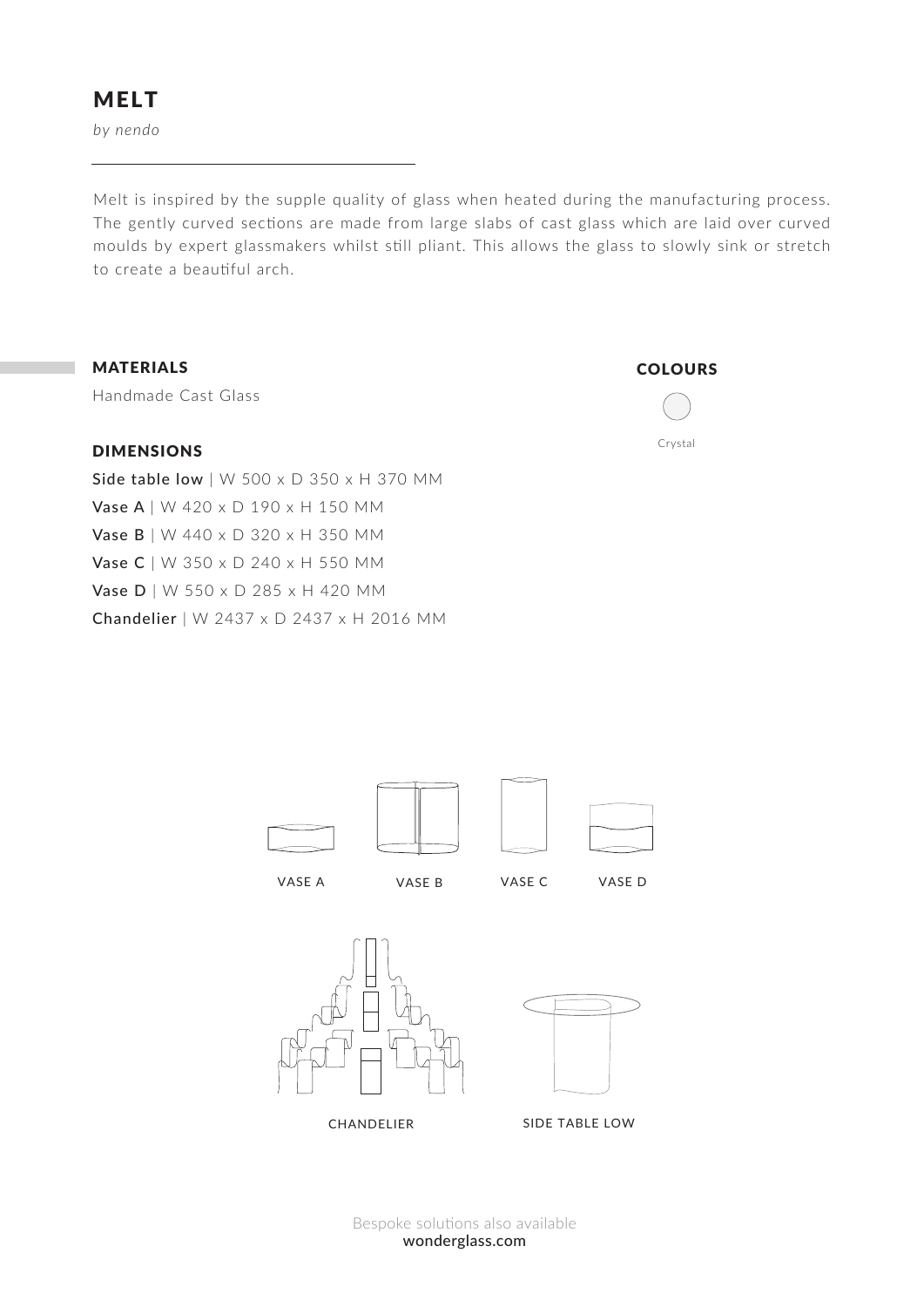

SIDE TABLE LOW

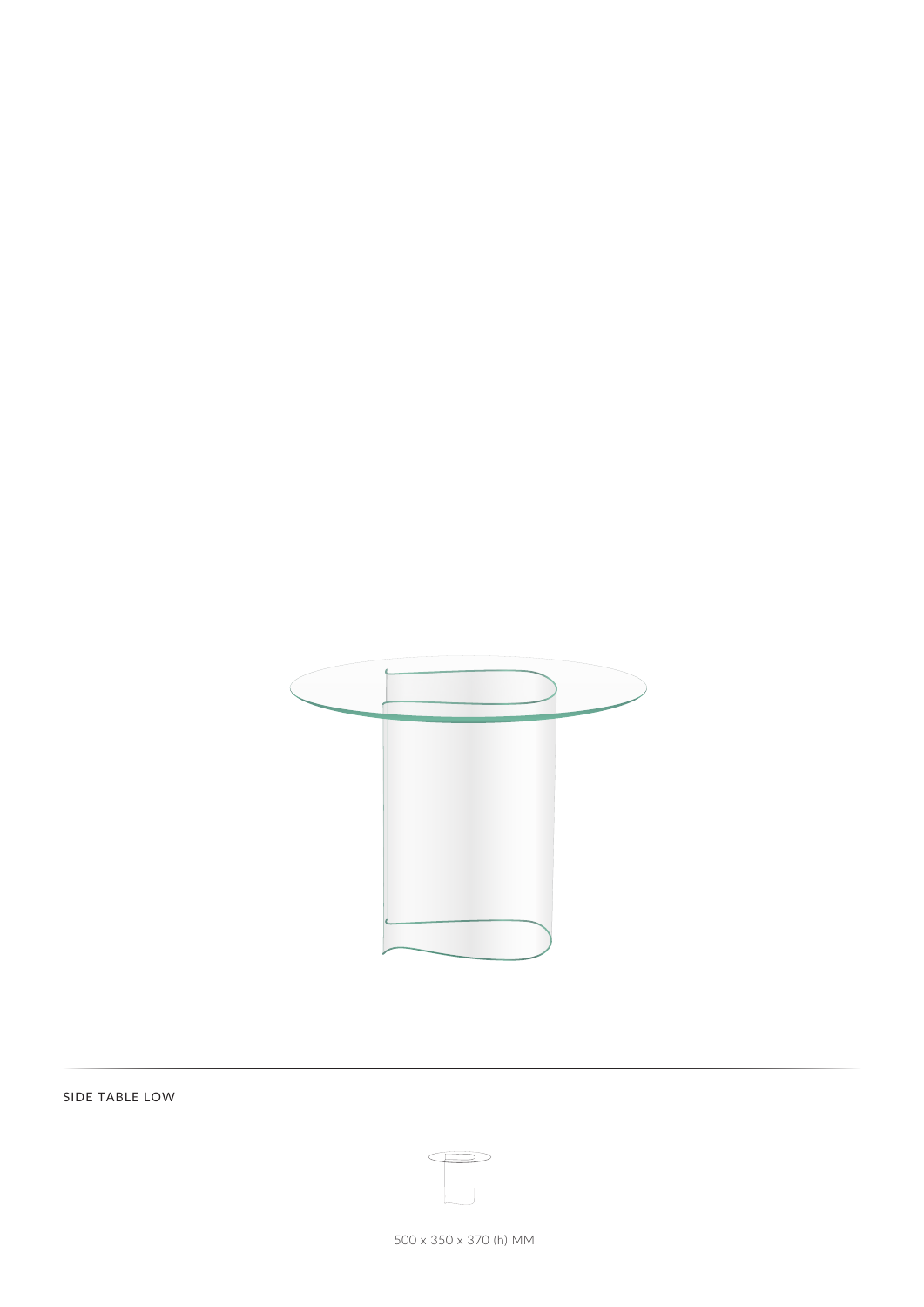

## VASES





Vase A Vase B Vase C Vase D 420 x 190 x 150 (h) MM 320 x 440 x 350 (h) MM 350 x 240 x 550 (h) MM 550 x 285 x 420 (h) MM

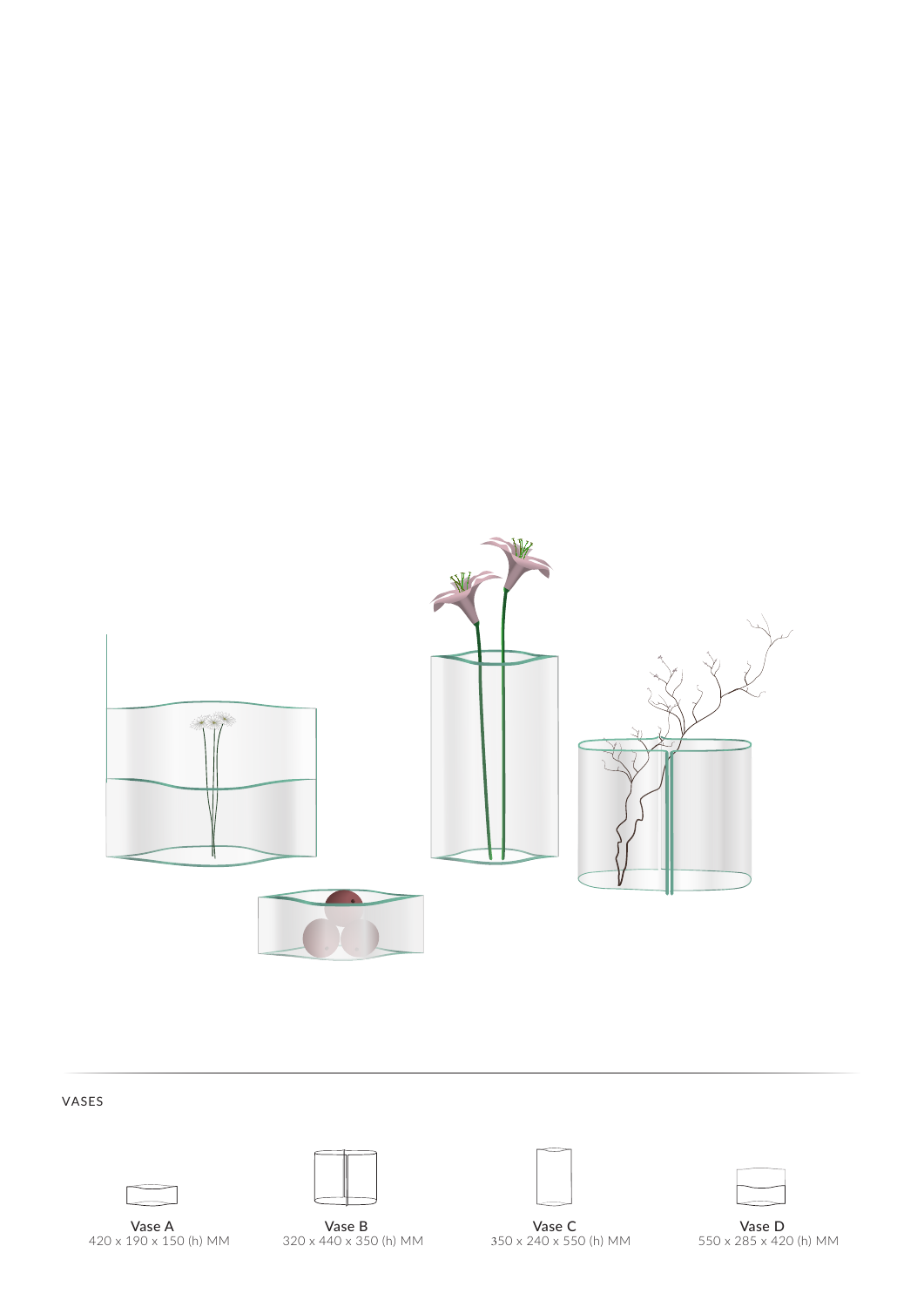

CHANDELIER